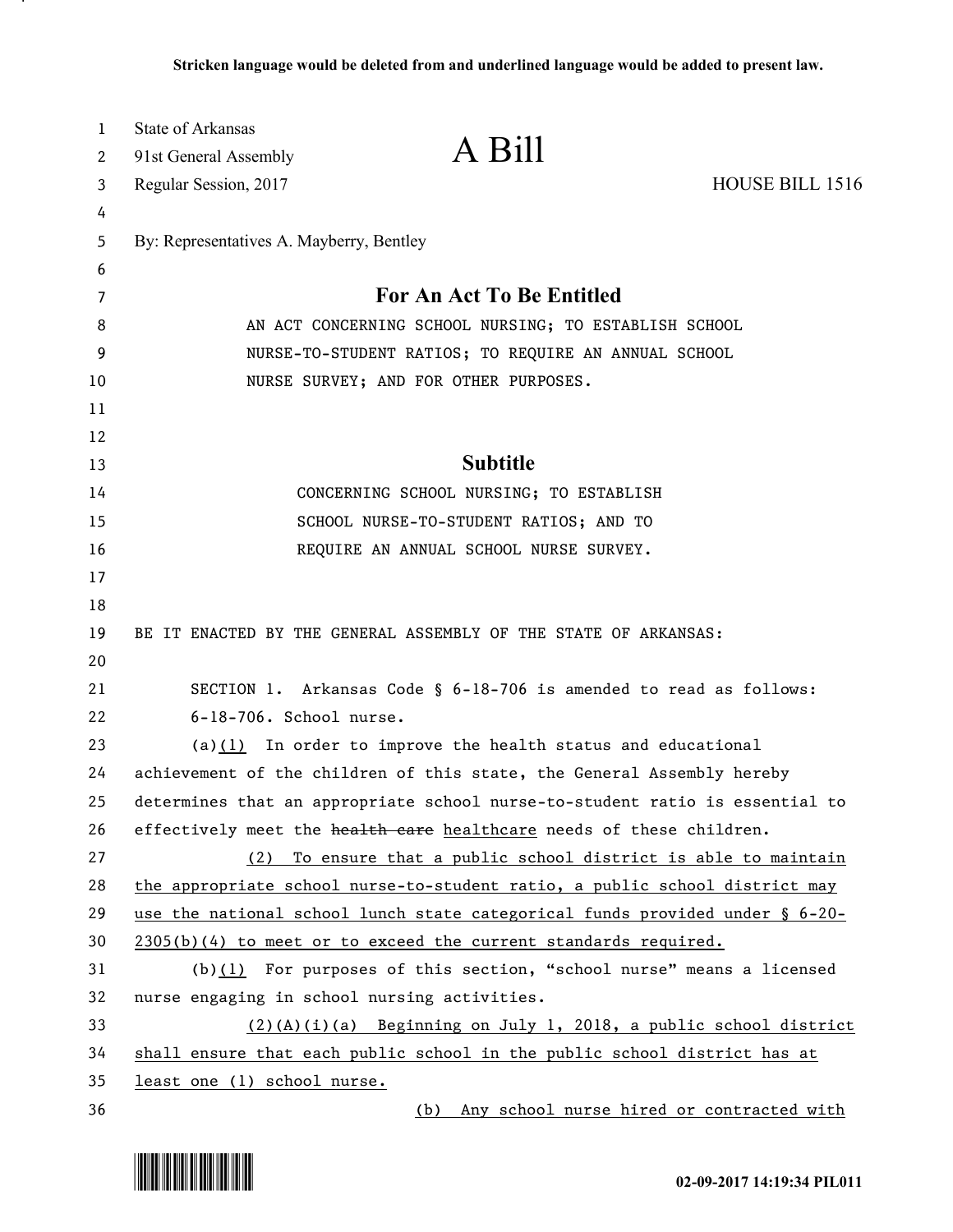on and after July 1, 2018, shall be a registered nurse. (ii) A licensed practical nurse may be hired to assist a registered nurse if necessary due to the nurse-to-student ratio or student acuity levels on the public school campus and if the duties assigned to the licensed practical nurse are within the scope of practice as established under § 17-87-101 et seq. (B) If two (2) or more public schools operate on one (1) campus, the public schools may share the school nurse to satisfy the requirements of this section. 10 (c)(1) Beginning with the  $2004-2005$  2018-2019 school year,  $aH$  a 11 public school districts district shall have no fewer less than the full-time equivalent of one (1) school nurse per seven hundred fifty (750) students or the proportionate ratio thereof. (2) In districts having a high concentration of children with disabling conditions as determined by the State Board of Education, the ratio of school nurses to students should be one (1) to four hundred (400) in those 17 schools so designated. A public school district is encouraged to use the school nurse-to-student ratios for the following nursing acuity levels: (A)(i) One (1) school nurse per seven hundred fifty (750) students at nursing acuity Level 1. (ii) "Nursing acuity Level 1" means the level of school nursing care required for a student with occasional health concerns and routine health screenings who sees a nurse at least one (1) time per year for screening or as needed; 25 (B)(i) One (1) school nurse per four hundred (400) students at nursing acuity Level 2. (ii) "Nursing acuity Level 2" means the level of school nursing care required for a student who requires an individualized healthcare plan and for a student who has physical, social, or emotional conditions that are uncomplicated and predictable and require occasional monitoring from biweekly to annually by a nurse; (C)(i) One (1) school nurse per two hundred twenty-five (225) students at nursing acuity Level 3. (ii) "Nursing acuity Level 3" means the level of school nursing care required for a student with a physical, social, or emotional condition that is complex or unstable and requires daily treatment

02-09-2017 14:19:34 PIL011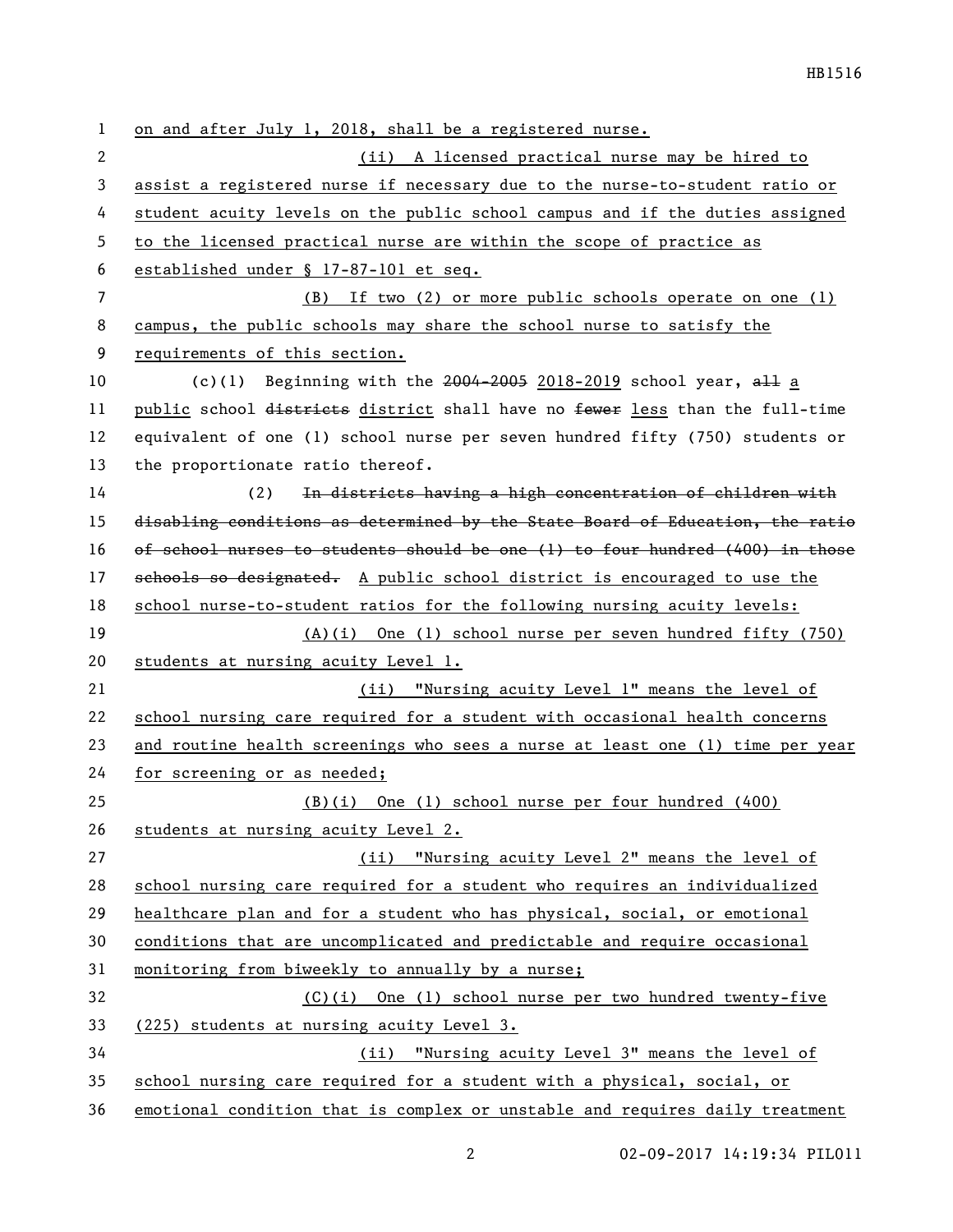| 1                     | and close monitoring by a nurse;                                                |
|-----------------------|---------------------------------------------------------------------------------|
| $\mathbf{2}^{\prime}$ | $(D)(i)$ One (1) school nurse per one hundred twenty-five                       |
| 3                     | (125) students at nursing acuity Level 4.                                       |
| 4                     | "Nursing acuity Level 4" means the level of<br>(ii)                             |
| 5                     | school nursing care required for a student with a medically fragile condition   |
| 6                     | who has the daily possibility of a life-threatening emergency and requires      |
| 7                     | daily monitoring by a nurse; and                                                |
| 8                     | $(E)(i)$ One (1) school nurse per one (1) student at nursing                    |
| 9                     | acuity Level 5.                                                                 |
| 10                    | "Nursing acuity Level 5" means the level of<br>(ii)                             |
| 11                    | school nursing care required for a student who requires twenty-four-hour        |
| 12                    | nursing care for survival.                                                      |
| 13                    | In a district that provides a center for profoundly disabled<br>(3)             |
| 14                    | students, the ratio should be one (1) school nurse per one hundred twenty-      |
| 15                    | five (125) students at that center.                                             |
| 16                    | The school nurse-to-student ratios prescribed in subdivision                    |
| 17                    | $(c)(2)$ of this section shall be derived from the results of the annual school |
| 18                    | nurse survey under § 6-18-712.                                                  |
| 19                    | (d)(l) School nurses may be employed or provided by contract or                 |
| 20                    | agreement with other agencies or individuals provided that if the prescribed    |
| 21                    | school nurse-to-student ratio ratios and equivalency are maintained.            |
| 22                    | (2) However, <del>no</del> a school nurse may not be employed by, or            |
| 23                    | contract with, any public secondary or elementary school of this state except   |
| 24                    | with the prior approval of the local public school district board of            |
| 25                    | directors.                                                                      |
| 26                    | $(e)$ (1) The provisions of this section shall be effective only upon the       |
| 27                    | availability of state funds.                                                    |
| 28                    | (2) Available funds shall be distributed to school districts                    |
| 29                    | based on the previous year's three quarter average daily membership.            |
| 30                    | A school nurse may work on health-related activities other than the             |
| 31                    | practice of nursing in the public school district if time permits.              |
| 32                    | $(f)(1)$ The State Board of Education shall include the following in the        |
| 33                    | standards for accreditation adopted by the State Board of Education:            |
| 34                    | The school nurse-to-student ratio requirement under<br>(A)                      |
| 35                    | subdivision (c)(1) of this section; and                                         |
| 36                    | The requirement that each public school has at least<br>(B)                     |

3 02-09-2017 14:19:34 PIL011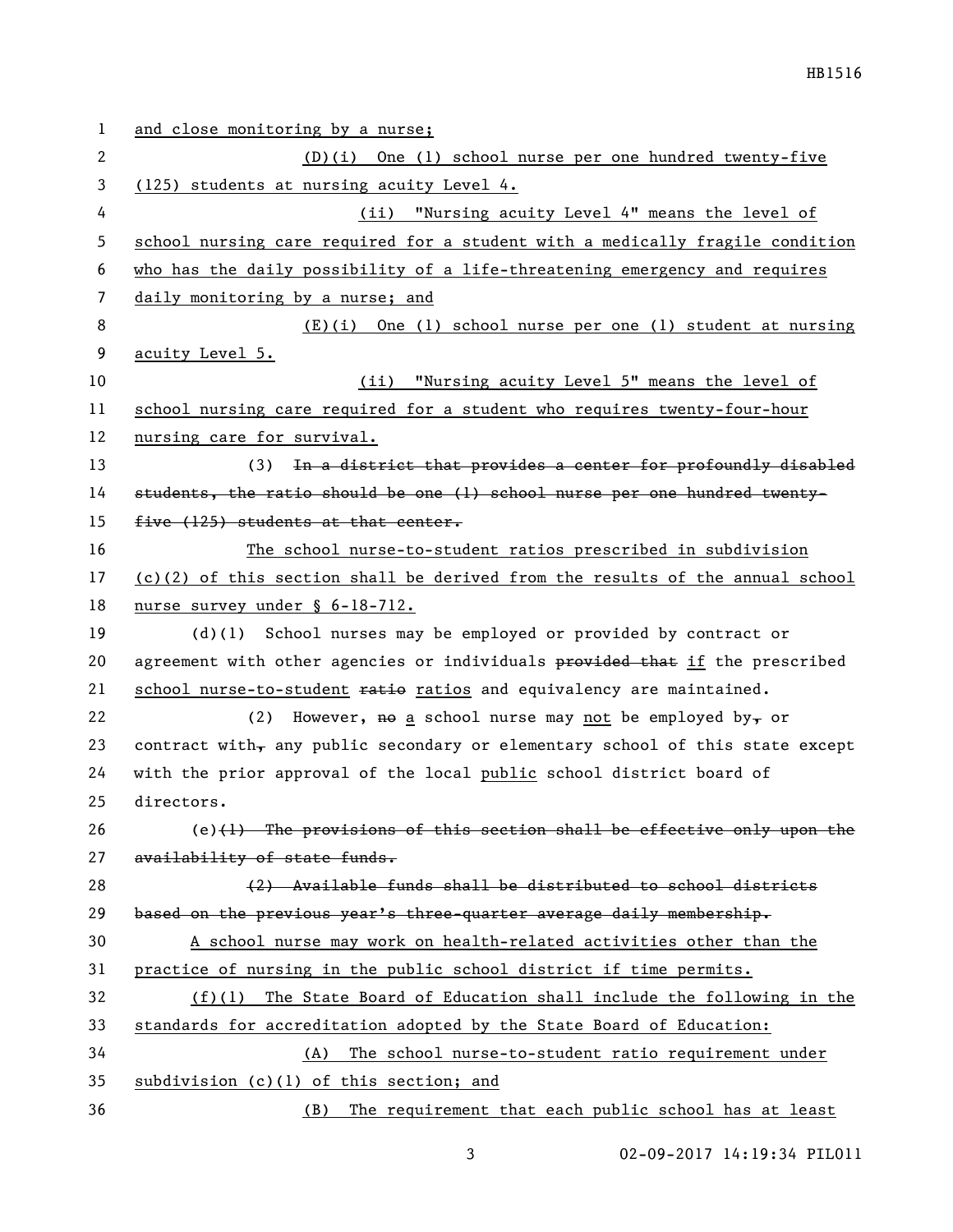| 1              | one (1) school nurse under subsection (b) of this section.                 |
|----------------|----------------------------------------------------------------------------|
| 2              | The rules promulgated by the State Board of Education may<br>(2)           |
| 3              | incorporate the principles of delegation and guidelines for healthcare     |
| 4              | services contained in the School Nurse Roles and Responsibilities Practice |
| 5              | Guidelines developed by the Arkansas State Board of Nursing.               |
| 6              |                                                                            |
| $\overline{7}$ | SECTION 2. Arkansas Code § $6-18-709(g)$ , concerning the annual school    |
| 8              | nurse survey, is repealed.                                                 |
| 9              | $(g)$ Annually, beginning on July 1, 2015, a school district shall         |
| 10             | report the following to the Department of Education:                       |
| 11             | (1) The number of full-time nurses employed by the school                  |
| 12             | district;                                                                  |
| 13             | (2) The number of part-time nurses employed by the school                  |
| 14             | district;                                                                  |
| 15             | (3) The number of full-time nurses with whom the school district           |
| 16             | contracts for service;                                                     |
| 17             | (4) The number of part-time nurses with whom the school district           |
| 18             | contracts for service;                                                     |
| 19             | (5) The level of licensure of each nurse working in the school             |
| 20             | district;                                                                  |
| 21             | (6) The highest degree obtained for each nurse working in the              |
| 22             | school district;                                                           |
| 23             | (7) The amount of pay, including source of funding, for each               |
| 24             | nurse working in the school district; and                                  |
| 25             | (8) The number of students in the school district that are in              |
| 26             | each nursing acuity level as follows:                                      |
| 27             | (A) Level 1 for students with occasional health concerns                   |
| 28             | and routine health screenings at a ratio of one (1) school nurse per seven |
| 29             | hundred fifty (750) students;                                              |
| 30             | (B) Level 2 for students with healthcare concerns and                      |
| 31             | those that require an individualized healthcare plan at a ratio of one (1) |
| 32             | school nurse per four hundred (400) students;                              |
| 33             | (C) Level 3 for students with medically complex conditions                 |
| 34             | at a ratio of one (1) school nurse per two hundred twenty-five (225)       |
| 35             | students;                                                                  |
| 36             | (D) Level 4 for students with medically fragile conditions                 |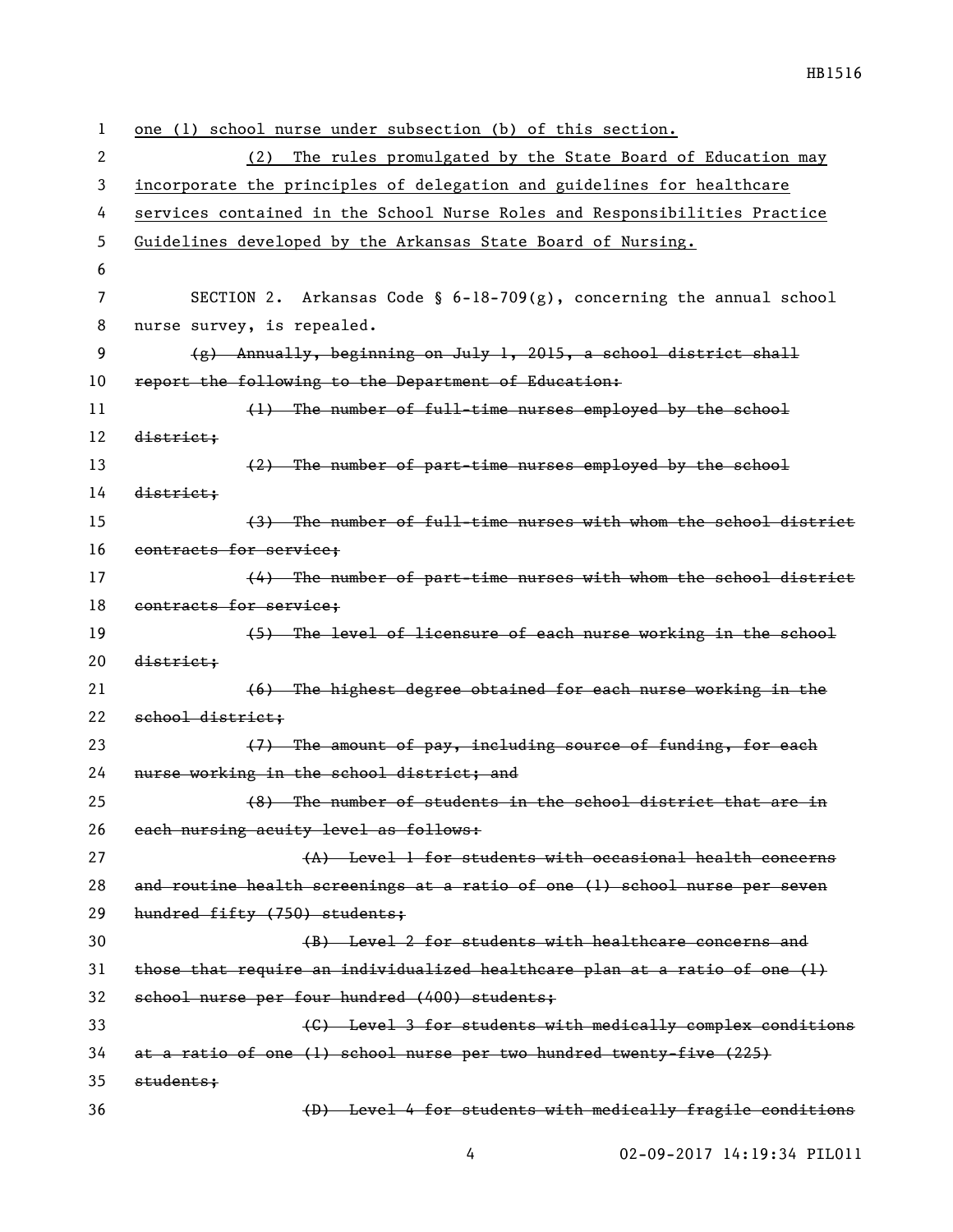| $\mathbf{1}$ | at a ratio of one (1) school nurse per one hundred twenty-five (125)          |  |
|--------------|-------------------------------------------------------------------------------|--|
| 2            | students; and                                                                 |  |
| 3            | (E) Level 5 for students that are nursing dependent at a                      |  |
| 4            | ratio of one (1) school nurse per one (1) student.                            |  |
| 5            |                                                                               |  |
| 6            | SECTION 3. Arkansas Code Title 6, Chapter 18, Subchapter 7, is amended        |  |
| 7            | to add an additional section to read as follows:                              |  |
| 8            | 6-18-712. Annual school nurse survey.                                         |  |
| 9            | Annually, a school district shall report the following to the                 |  |
| 10           | Department of Education:                                                      |  |
| 11           | (1) The number of full-time nurses employed by the school                     |  |
| 12           | district;                                                                     |  |
| 13           | (2) The number of part-time nurses employed by the school                     |  |
| 14           | district;                                                                     |  |
| 15           | (3) The number of full-time nurses with whom the school district              |  |
| 16           | contracts for service;                                                        |  |
| 17           | (4) The number of part-time nurses with whom the school district              |  |
| 18           | contracts for service;                                                        |  |
| 19           | (5) The level of licensure of each nurse employed by or                       |  |
| 20           | contracting with the public school district;                                  |  |
| 21           | The highest degree obtained for each nurse employed by or<br>(6)              |  |
| 22           | contracting with the public school district;                                  |  |
| 23           | The amount of pay, including source of funding, for each<br>(7)               |  |
| 24           | nurse employed by or contracting with the public school district; and         |  |
| 25           | (8) The number of students in the school district in each                     |  |
| 26           | nursing acuity level as follows:                                              |  |
| 27           | $(A)(i)$ Nursing acuity Level 1 at a ratio of one (1) school                  |  |
| 28           | nurse per seven hundred fifty (750) students.                                 |  |
| 29           | (ii) "Nursing acuity Level 1" means the level of                              |  |
| 30           | school nursing care required for a student with occasional health concerns    |  |
| 31           | and routine health screenings who sees a nurse at least one (1) time per year |  |
| 32           | for screening or as needed;                                                   |  |
| 33           | (B)(i) Nursing acuity Level 2 at a ratio of one (1) school                    |  |
| 34           | nurse per four hundred (400) students.                                        |  |
| 35           | "Nursing acuity Level 2" means the level of<br>(ii)                           |  |
| 36           | school nursing care required for a student who requires an individualized     |  |

5 02-09-2017 14:19:34 PIL011